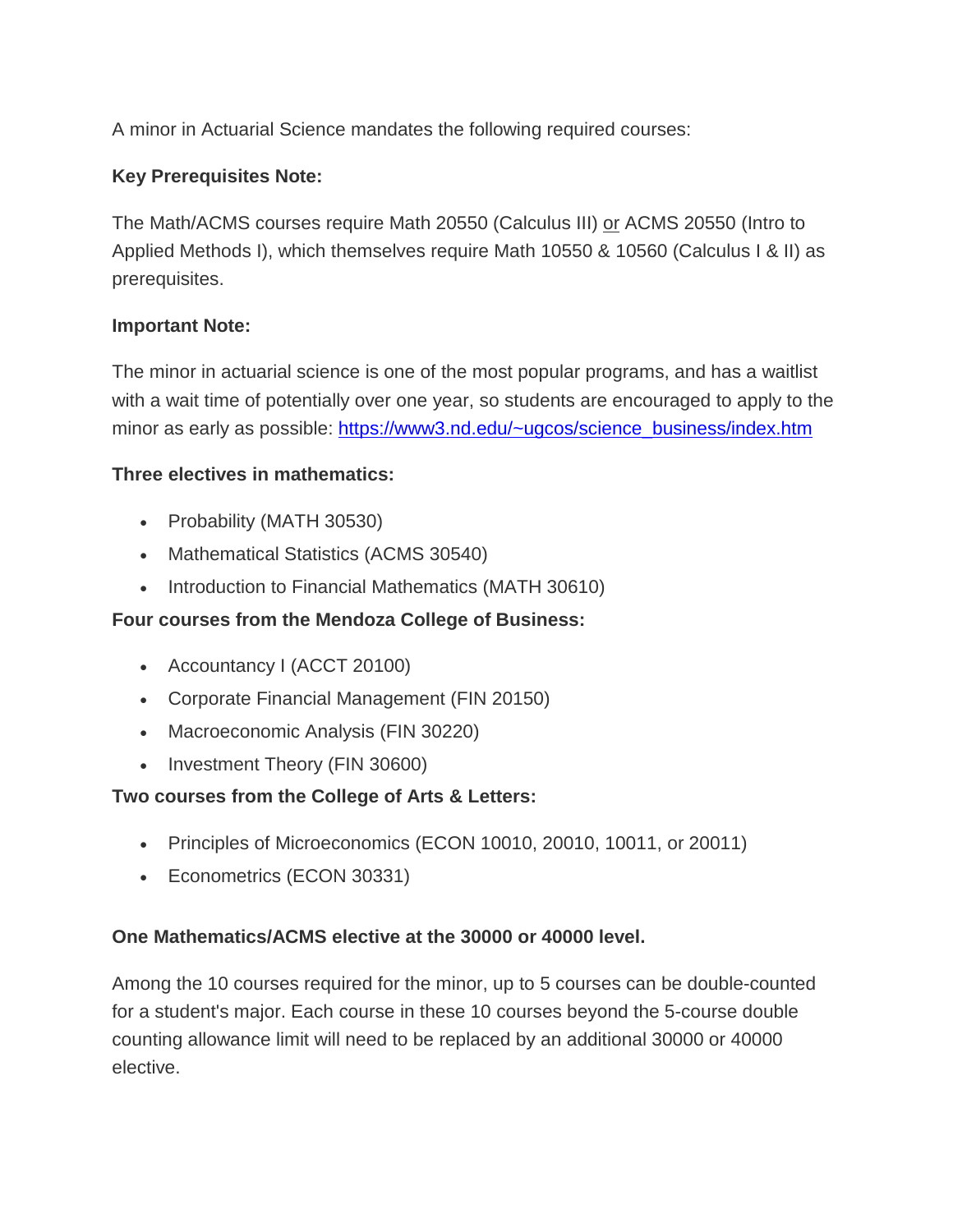#### **Suggested Course Sequence:**

| Probability                | <b>Mathematical Statistics</b> | <b>Econometrics</b>    |
|----------------------------|--------------------------------|------------------------|
| (MATH/ACMS 30530)          | (ACMS 30540)                   | (ECON 30331)           |
|                            | Introduction to Financial      | Math or ACMS Elective  |
|                            | <b>Mathematics</b>             | (30000 or 40000 level) |
|                            | (MATH/ACMS 30610)              | (Preregs vary)         |
| Principles of              | <b>Macroeconomic Analysis</b>  |                        |
| Microeconomics             | (FIN 30220)                    |                        |
| (ECON 10010, 20010,        |                                |                        |
| 10011, or 20011)           |                                |                        |
| <b>Corporate Financial</b> | Investment Theory              |                        |
| Management (FIN 20150)     | (FIN 30600)                    |                        |
| Accountancy I              |                                |                        |
| (ACCT 20100)               |                                |                        |

#### **Review Courses Available:**

- ACMS 37011. SOA Exam P Review (1 Credit Pass/Fail)
- ACMS 37012. SOA Exam FM Review (1 Credit Pass/Fail)

#### **Recommended Courses for Interested Actuaries:**

- ACMS 20010 (Will not satisfy Elective requirement) & 30010 (Will satisfy). Applied Mathematics of Financial Economics I & II – Preparation for Exam MFE/3F
- ACMS 40010 & 40020. Loss Models I & II Preparation for Exam C/4
- Math 40610 & 40620. Actuarial Mathematics for Life Contingencies I & II Preparation for Exam MLC (SOA track only)
- ACMS 30600. Statistical Methods & Data Analysis I VEE Applied Statistics
- ACMS 40212. Advanced Scientific Computing
- ACMS 40875. Statistical Methods in Data Mining
- MATH 20210. Computer Programming and Problem Solving (Will not satisfy Elective requirement)
- MATH 40570. Mathematical Methods in Financial Economics